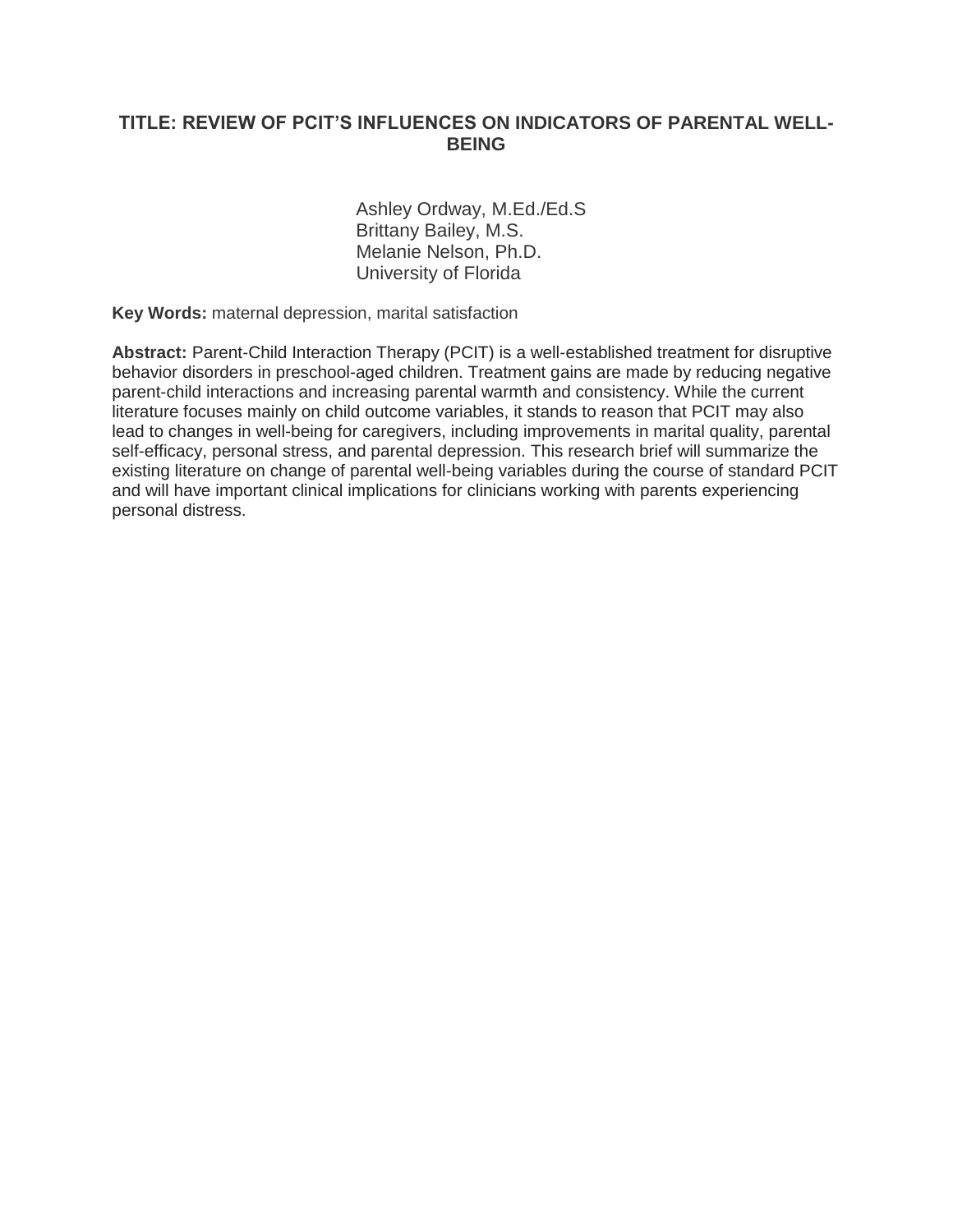#### **BACKGROUND**

Parent-Child Interaction Therapy (PCIT) is an evidence-based behavioral parenting intervention for treatment of disruptive behavior disorders in preschool-aged children. PCIT has strong roots in several theories including Social Learning Theory, specifically Patterson's (2002) Coercive Model for the development of problematic behavior. According to this model, negative parentchild interactions evolve as a result of coercive interactive cycles. For example, a child's disruptive behavior is maintained via negative reinforcement when parents 'give up' on attempts to control the child's behavior. With each unsuccessful attempt by the parent to maintain control, the child learns that his behavior must become slightly more extreme to achieve desired outcomes. When parents withdraw demands and the child's negative behavior (i.e. tantrums) stop, the parent is also negatively reinforced. Alternatively, the parent may respond to the child's misbehavior by raising their voice or yelling. When the child complies with the yelling parent's demands, the parent is negatively reinforced to yell again by the withdrawal of the tantrum. Over time, children become more disruptive, parents become more inconsistent, and parent-child interactions become increasingly more negative. However, in PCIT, parents first learn skills to avoid conflict and promote more positive interactions. Later, through calm, consistent implementation of developmentally appropriate consequences for negative behavior, parents taking part in PCIT prevent escalation and gain control (McNeil & Hembree-Kigin, 2013; Herschell, Calzada, Eyberg, & McNeil, 2003).

As emphasized by the Coercive Model, there is a bidirectional relationship between parent and child behavior. Additional research also suggests that these bidirectional effects of disruptive child behavior can be seen in relation not only to parenting behaviors, but also to a number of other parent variables including marital quality, self-efficacy, stress, and depression (Goodman et al, 2011; Cui, Donnellan & Conger, 2007). Parents of children with disruptive behavior may experience negative mood in response to child behavior as well as increased marital problems as a result of disagreements regarding parenting behaviors (Cui et al, 2007; Goodman et al, 2011).

There are multiple ways in which PCIT may benefit improve low mood in parents. First, the therapist often engages the parent in the beginning of session by checking in. During check in, the therapist may provide empathic support for a variety of difficult situations that the child's parents may have encountered. Furthermore, the therapist's continual modelling of the PRIDE skills (Praise, Reflect, Imitate, Describe, Enjoy) in their interaction with parents provides ongoing positive reinforcement which may have positive mood benefits. Additionally, as child behavior improves and the parent-child relationship is strengthened over the course of treatment, positive interactions with the child may further support improvements in parental mood.

For parents experiencing martial discourse, PCIT may also offer benefits. PCIT offers a concrete plan for management of misbehavior which may relieve disagreements regarding childrearing between caregivers. Further, improvements in marital satisfaction have been demonstrated in other parent-training programs (Ireland, Sanders, & Markie-Dodds, 2003; Bullard et al., 2010). Thus, it is possible that PCIT may also result in similar improvements.

Given the theoretical support for PCIT's potential benefit for parents experiencing depression and marital dissatisfaction, the current research in brief will review the literature examining PCIT's impact on these indicators of parental well-being.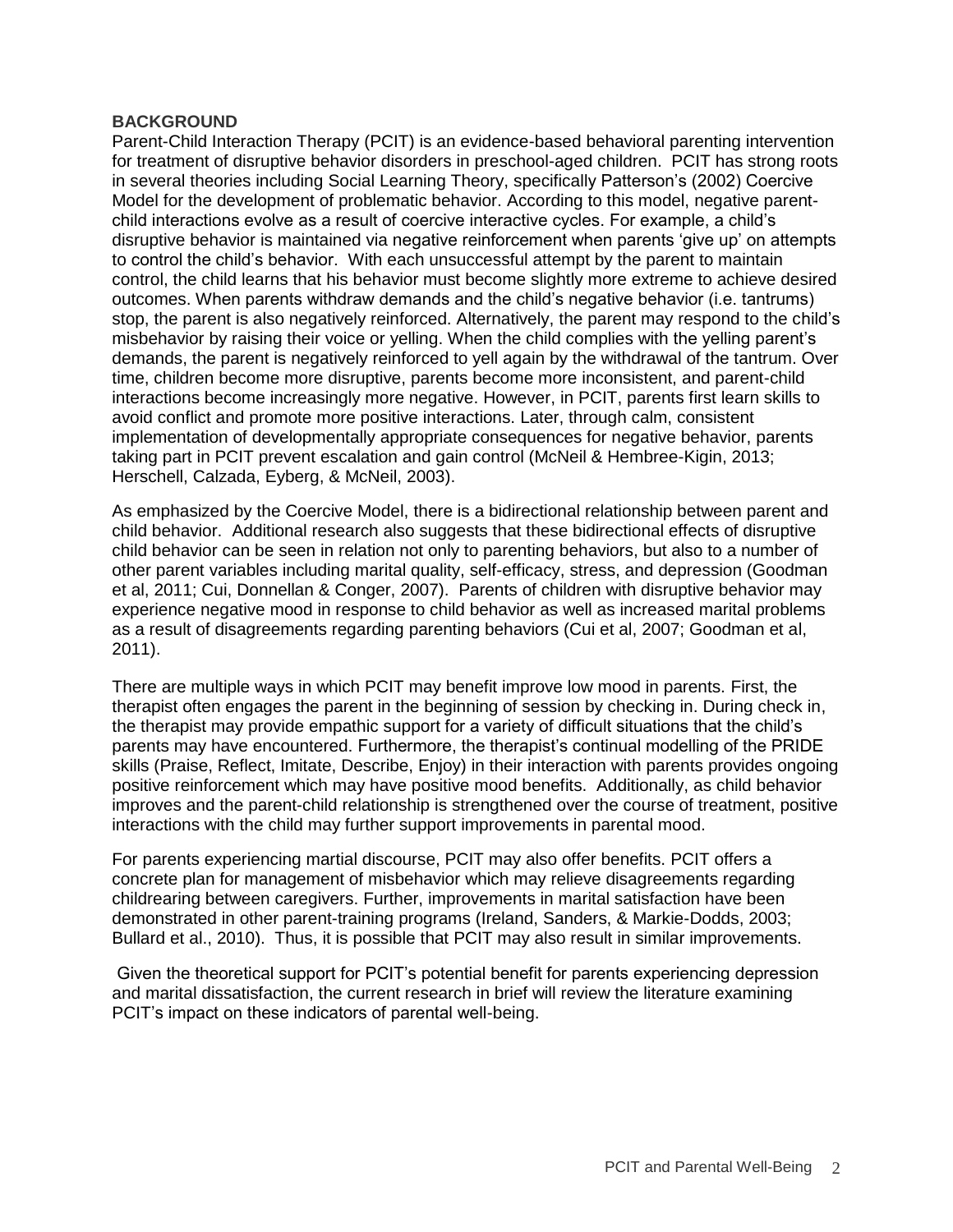### **PROBLEM STATEMENT**

Previous research suggests that disruptive child behavior is associated not only with problematic child outcomes but also with a number of negative parental outcomes. In regards to depression, a study conducted by Timmer and colleagues (2011) examined PCIT in a sample of mothers displaying clinically significant depressive symptoms. Of note, the clinic where these participants were recruited predominantly treats children with a history of maltreatment, suggesting that participants may not have been seeking treatment by choice. The purpose of this study was to determine if mothers' depressive symptomology would impede children's progress in PCIT. Thus, a non-depressed control group was utilized. While significantly fewer mothers in the depressed group experienced clinically elevated depressive symptoms, and mean depression scores were significantly lower post-treatment, it is unclear if this finding occurred as a result of PCIT. Thirty percent of participants in the depressed group discontinued treatment and were not included in analysis, suggesting a possible bias introduced by attrition of depressed mothers. Further, due to a lack of a depressed control group, it is possible that these results demonstrate the episodic nature of major depressive disorder rather than a response to treatment (Kendler, Walters, & Kessler 1997).

An open pilot of PCIT in a community mental health center was conducted and examined the percentage of their sample who met the clinical cutoff for depression on a standardized measure at pre- and post- treatment (Phillips, Morgan, Cawthorne, & Barnett, 2008). The percentage of parents with significant depressive symptomology decreased by approximately 7% (from approximately 9% to 2%) following PCIT; however, this finding was not significant. Additionally, if PCIT therapists determined that parents would benefit from individual psychotherapy, they were referred and may have received this treatment during the course of the study. This suggests that this small, non-significant effect may have resulted from other treatment programs.

In regards to marital satisfaction, little research has been conducted. In addition to the previously stated null findings, an early pilot study of the effects of PCIT on family functioning found a non-significant increase in marital adjustment in their small sample of seven families of children with disruptive behavior. However, this study also included parents that exhibited predominantly normal marital functioning (Eyberg & Robinson, 1982).

Though no full articles have been published showing significant improvements in marital satisfaction following PCIT, a brief report indicated that PCIT effectively improves marital satisfaction in military families compared to a waitlist control. Unfortunately, there is limited information regarding these families' marital satisfaction at baseline, and recruitment methods are unknown. However, by tapping into a population of individuals with multiple risk factors for marital discord (i.e. parenting a disruptive child and military deployment), this study may have included participants who had more room for improvement in this variable of interest (Allen, Rhoades, Stanley, & Markman, 2010; Cui, Donnellan & Conger, 2007). However, the full report of this study is not, to our knowledge, available.

At present, the literature examining PCIT's effect on parental depression and marital satisfaction does not provide concrete evidence of a significant effect. However, because the majority of studies did not include parents who exhibited clinically significant difficulties in either of these areas, the possibility remains that this parent training program may have benefits for parents experiencing depressive symptomology and/or marital dissatisfaction.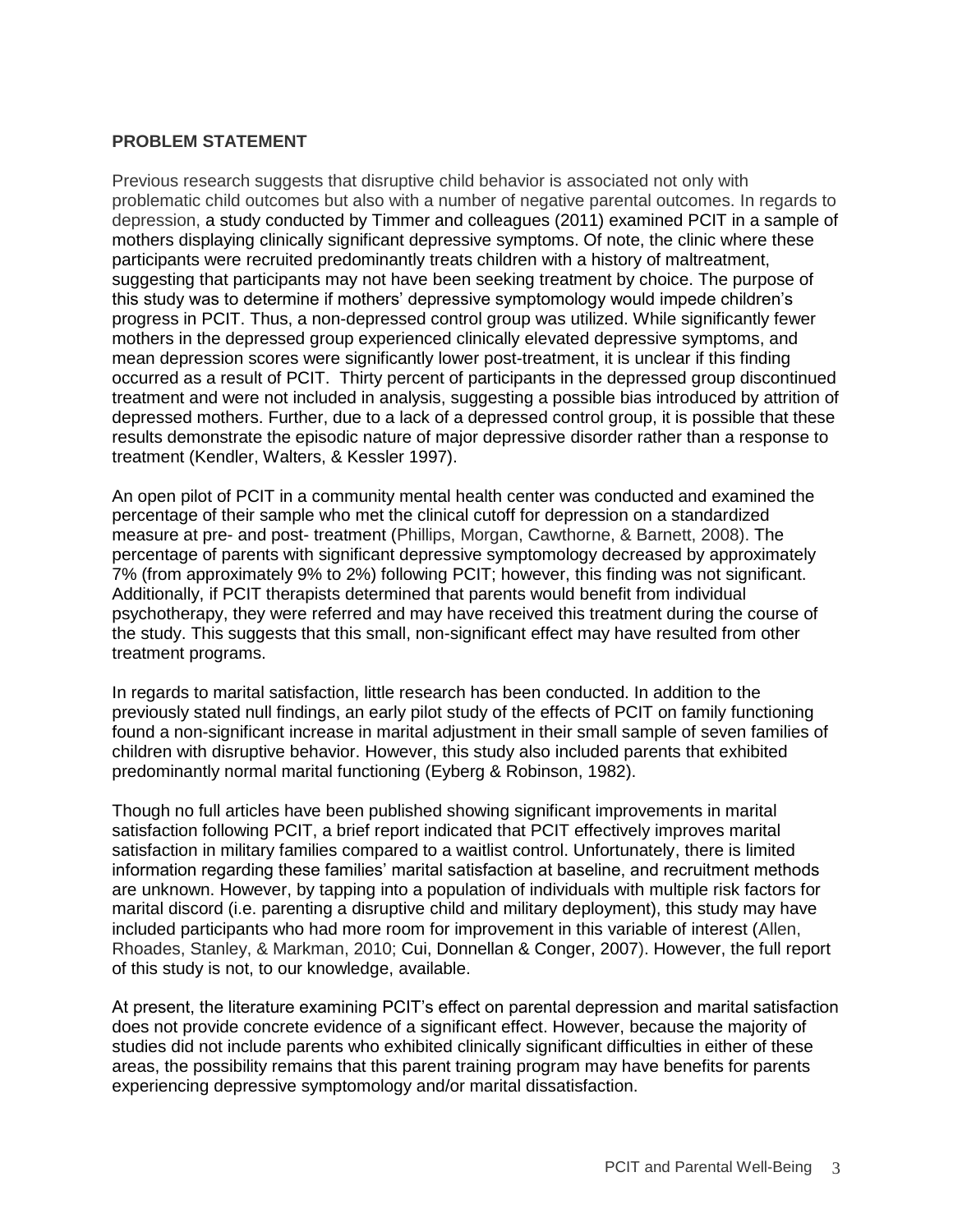One possible explanation for the current findings is selection bias. With the exception of Timmer and colleagues' (2011) study of depressive mothers, each study of parental depression examined families with non-clinical parental depressive symptoms who were seeking treatment by choice. Similarly, full studies examining marital satisfaction also included treatment-seeking participants with normal marital satisfaction at baseline.

Individuals with significant marital dissatisfaction or depression may be unlikely to seek treatment or remain in treatment. That is, while parents included in the study may have had disagreements regarding child-rearing, they either both agreed to attend therapy or only one parent attended, which would likely not resolve parenting disagreements. While they may have exhibited slight low mood related to negative parent-child relationships, they had the motivation necessary to attempt to fundamentally change the way they interact with their children. This theory is supported by literature suggesting that mothers with depression are more likely to drop out of treatment as well as additional studies indicating relatively normal marital satisfaction among families seeking parent training (Firestone & Witt, 1982; Reyno & McGrath, 2006).

# **SOLUTIONS**

At present, there is no strong evidence to indicate that PCIT results in significant decreases in parental depressive symptoms or marital satisfaction. However, because these issues were not the primary focus of prior research studies, the question of PCIT's effectiveness in improving parental depression and marital satisfaction remains unanswered.

In order to fully address the question of whether marital satisfaction or parental depression actually improve following parent-training, methods of recruiting families who exhibit difficulties in these areas should be incorporated and efforts to reduce bias should be employed.

Selection bias must be addressed by any study. In recruiting families to examine PCIT's effectiveness in improving parental depression and marital satisfaction, concrete steps must be taken to assure that the findings are applicable to parents experiencing these difficulties. This may include outreach to adult mental health and primary care providers. This problem may also be mitigated by using community outreach methods, such as flyers or advertisements, which would expand the recruitment of participants beyond the walls of the clinic.

Reporter bias may also play a role in these findings. Participants might be hesitant to divulge more sensitive information regarding their own mental health or their marital relationship for fear of perceived judgement or belief that this information is irrelevant. Thus, normalizing these experiences and explaining the relevance of the information to their child's behavior may improve their likelihood of responding more accurately.

In regards to clinical solutions, parental psychoeducation and referrals are prominent adjuvants to PCIT. Evidence now shows us that mental health follows a generational pattern. Whether this prevalence is due to genetic predisposition or stress-related is inseparable. Some studies show that the incidence of depression is up to 35% in mothers with young children (Smith, 2004). It is important that referrals for evidence-based treatments be provided to families who present for parent training while exhibiting depression or marital difficulties. Referrals should be made before parent training begins if it is clear that the parents' symptoms will impede treatment. However, some research suggests that simultaneous engagement in PCIT and services targeting parental psychopathology may negatively influence parents' acquisition of skills in PCIT ( Chaffin et al, 2004). Thus, providers may recommend that parents engage in individual treatment either before beginning or after completing PCIT. A randomized controlled trial was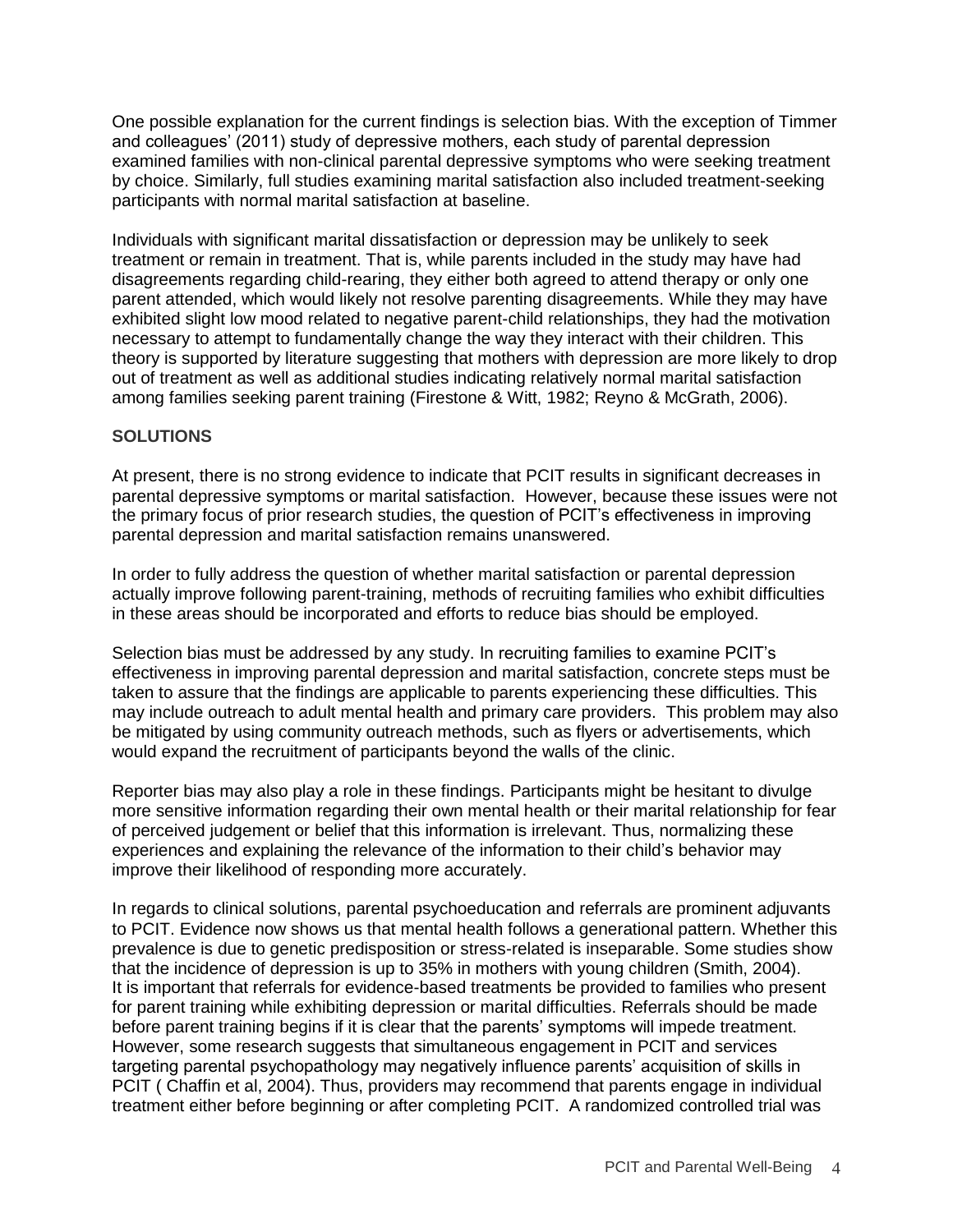conducted on 140 families of children with autism being placed into intervention (n=70) and control (n=35) groups. The intervention group was then split into two, 35-family group. The first group consisted of a 20-week manual-based parent education and skills training, and the second received a manual-based education and counseling intervention. At the 6-month followup, the parents in the intervention groups showed higher response of reduction in known mental health issues compared to the control group (Tonge et al, 2006). Therefore, parent focused treatment prior to or following engaging in PCIT may lead to fewer barriers related to parental mental health.

# **CONCLUSIONS AND RECOMMENDATIONS**

There is a bi-directional relationship between parent and child behavior; negative parent-child interactions evolve as a result of coercive interactive cycles. These cycles are broken in PCIT by teaching the parents healthy parent management skills and promoting positive interactions with their children. By providing a plan for managing their child's disruptive behavior and increasing the positive reinforcement in a parent's environment, PCIT to build parenting skills in may further improve parental mood and marital satisfaction.

Current research on the impact of PCIT on parental depression and marital satisfaction has not yielded significant findings. However, these studies have been limited by lack of comparison groups and non-clinical difficulties at baseline. Moving forward, further research in this area is imperative to allowing therapists to provide evidence-based recommendations to parents.

Given the interrelationship between parental well-being and child behavior, it is recommended that the clinician spend time assessing the parents' emotional functioning and relationship with each other. This can be done in an interview format as well as providing self-report measures, such as the Beck Depression Inventory (BDI) and the Marital Satisfaction Inventory (MSI-R). Parents may feel more comfortable truthfully answering a self-report measure than talking to a clinician about their experiences. Prefacing this assessment with normalization, empathic support, and non-judgemental psychoeducation on the relationship between their own wellbeing and their child's behaviors may also yield more information. When parents present with clinically significant depressive symptoms or marital difficulties, appropriate referrals as well as the benefits and costs of seeking these services while engaging in PCIT should be discussed.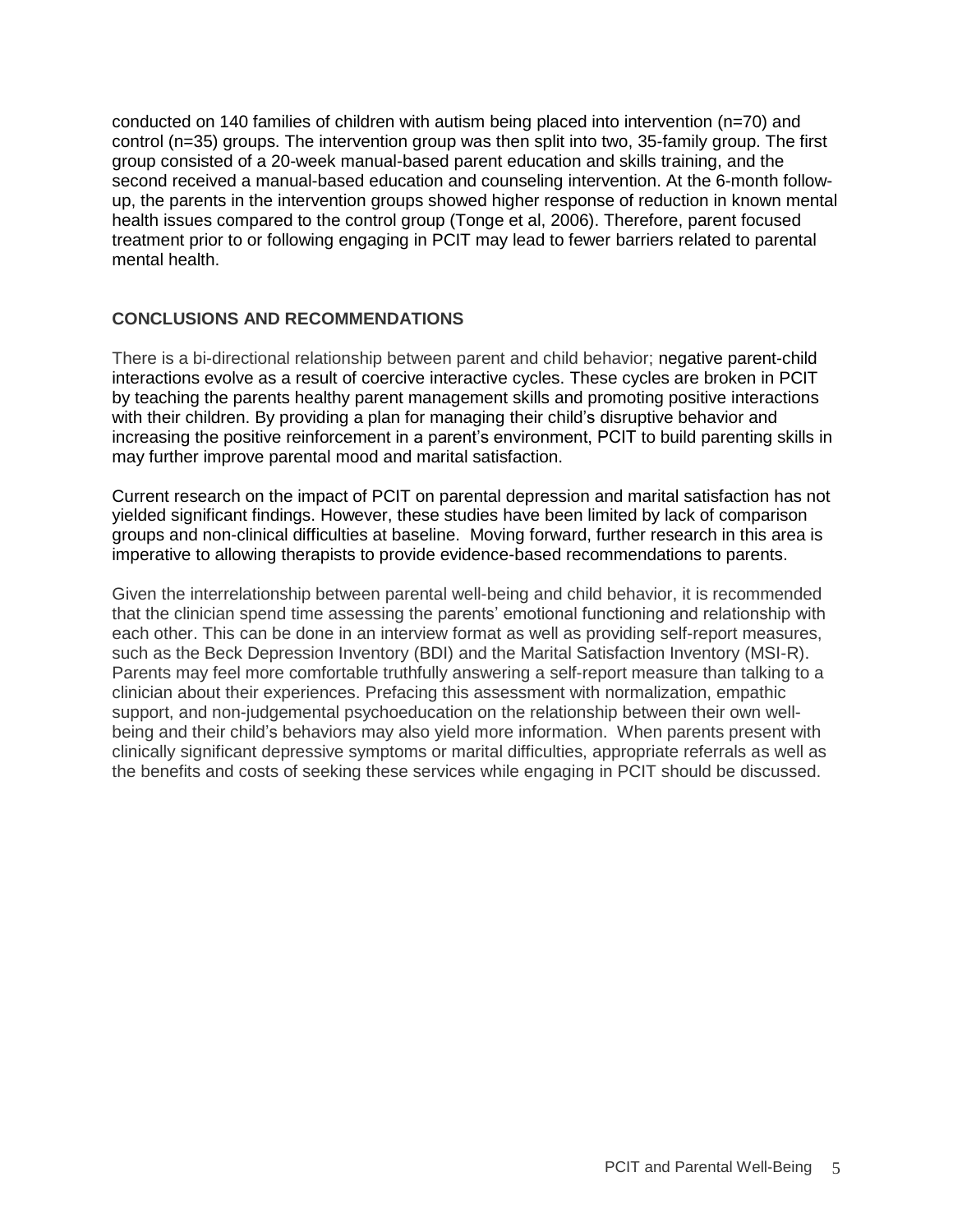### **CITATIONS**

- 1. Allen, E. S., Rhoades, G. K., Stanley, S. M., & Markman, H. J. (2010). Hitting home: relationships between recent deployment, posttraumatic stress symptoms, and marital functioning for Army couples. *Journal of Family Psychology*, *24*(3), 280.
- 2. Bagner, D. M., & Eyberg, S. M. (2007). Parent–child interaction therapy for disruptive behavior in children with mental retardation: A randomized controlled trial. *Journal of Clinical Child and Adolescent Psychology*, *36*(3), 418-429.
- 3. Bullard, L., Wachlarowicz, M., DeLeeuw, J., Snyder, J., Low, S., Forgatch, M., & DeGarmo, D. (2010). Effects of the Oregon model of Parent Management Training (PMTO) on marital adjustment in new stepfamilies: A randomized trial. *Journal of Family Psychology*, *24*(4), 485.
- 4 .Cui, M., Donnellan, M.B., & Conger, R.D. (2007). Reciprocal influences between parents' marital problems and adolescent internalizing and externalizing behavior. *Developmental Psychology*, *43*, 1544–1552
- 5. Chaffin, M., Silovsky, J. F., Funderburk, B., Valle, L. A., Brestan, E. V., Balachova, T., ... & Bonner, B. L. (2004). Parent-child interaction therapy with physically abusive parents: efficacy for reducing future abuse reports. *Journal of consulting and clinical psychology*, *72*(3), 500.
- 6. Eyberg, S. M., Boggs, S. R., & Rodriguez, C. M. (1992). Relationships between maternal parenting stress and child disruptive behavior. Child and Family Behavior Therapy, 14(4), 1-9.
- 7. Eyberg, S. M., & Robinson, E. A. (1982). Parent–child interaction training: Effects on family functioning. *Journal Of Clinical Child Psychology*, *11*(2), 130-137.
- 8. Firestone, P., & Witt, J. E. (1982). Characteristics of families completing and prematurely discontinuing a behavioral parent-training program. *Journal of Pediatric Psychology*, *7*(2), 209- 222.
- 9. Goodman, S. H., Rouse, M. H., Connell, A. M., Broth, M. R., Hall, C. M., & Heyward, D. (2011). Maternal depression and child psychopathology: A meta-analytic review. *Clinical child and family psychology review*, *14*(1), 1-27.
- 10. Hembree-Kigin, T. L., & McNeil, C. (2013). *Parent—child interaction therapy*. Springer Science & Business Media.
- 11. Herschell, A. D., Calzada, E. J., Eyberg, S. M., & McNeil, C. B. (2003). Parent-child interaction therapy: New directions in research. *Cognitive and Behavioral Practice*, *9*(1), 9-16.
- 12. Ireland, J. L., Sanders, M. R., & Markie-Dodds, C. (2003). The impact of parent training on marital functioning: A comparison of two group versions of the Triple P-Positive Parenting Program for parents of children with early-onset conduct problems. *Behavioural and Cognitive Psychotherapy*, *31*(2), 127-142.
- 13. Kendler, K. S., Walters, E. E., & Kessler, R. C. (1997). The prediction of length of major depressive episodes: results from an epidemiological sample of female twins. *Psychological medicine*, *27*(01), 107-117.
- 14. Phillips, J., Morgan, S., Cawthorne, K., & Barnett, B. (2008). Pilot evaluation of parent–child interaction therapy delivered in an Australian community early childhood clinic setting. *Australian and New Zealand Journal of Psychiatry*, *42*(8), 712-719.
- 15. Schuhmann, E. M., Foote, R. C., Eyberg, S. M., Boggs, S. R., & Algina, J. (1998). Efficacy of parent-child interaction therapy: Interim report of a randomized trial with short-term maintenance. *Journal of clinical child psychology*, *27*(1), 34-45.
- 16. Timmer, S. G., Ho, L. K., Urquiza, A. J., Zebell, N. M., Garcia, E. F., & Boys, D. (2011). The Effectiveness of Parent–Child Interaction Therapy with Depressive Mothers: The Changing Relationship as the Agent of Individual Change. *Child Psychiatry & Human Development,42*(4), 406-423. doi:10.1007/s10578-011-0226-5
- 17. Nixon, R. D., Sweeney, L., Erickson, D. B., & Touyz, S. W. (2004). Parent–child interaction therapy: One-and two-year follow-up of standard and abbreviated treatments for oppositional preschoolers. *Journal of abnormal child psychology*, *32*(3), 263-271.